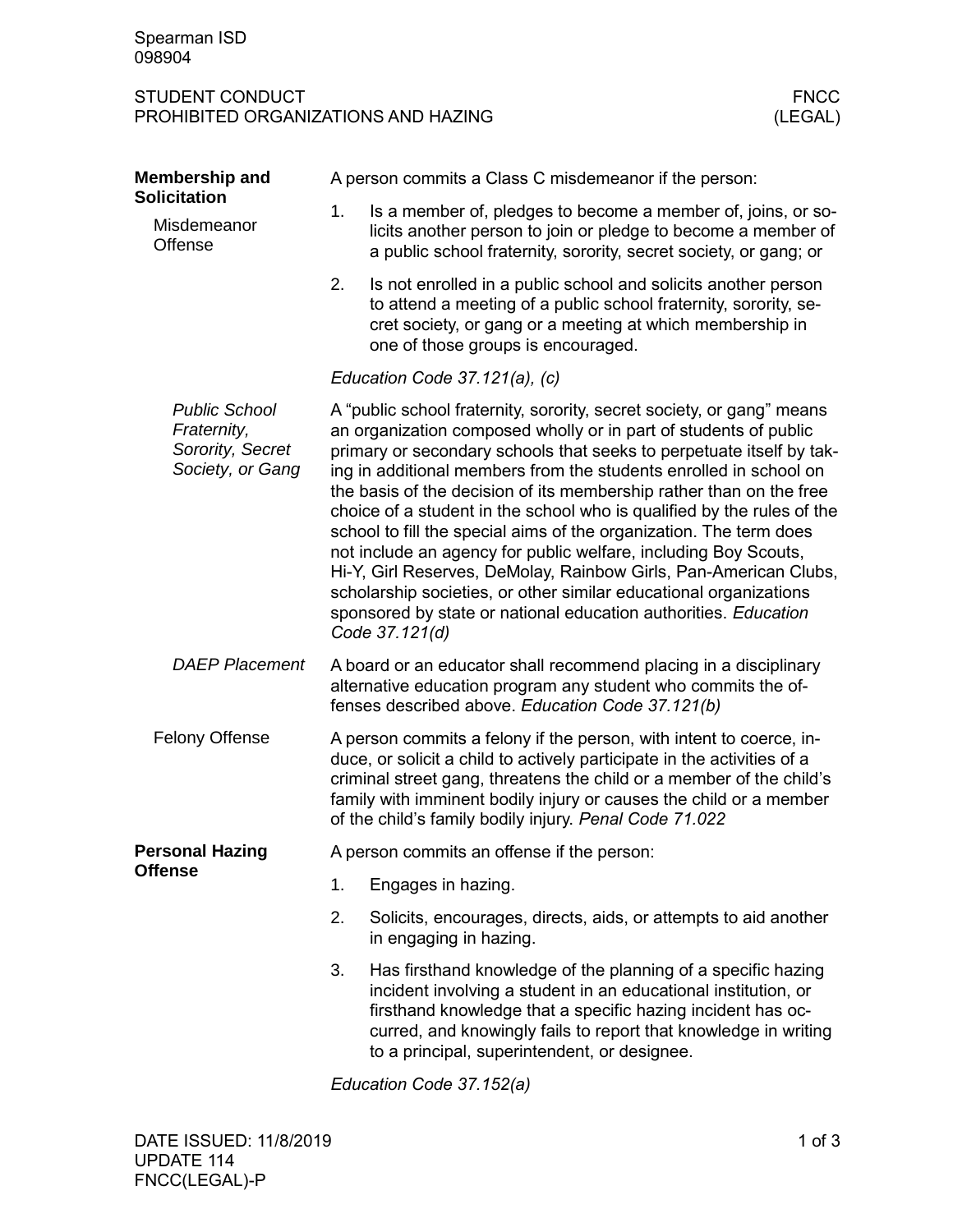## STUDENT CONDUCT FNCC PROHIBITED ORGANIZATIONS AND HAZING

|  | <b>Definitions</b>         | "Hazing" means any intentional, knowing, or reckless act occurring<br>on or off the campus of an educational institution, by one person<br>alone or acting with others, directed against a student for the pur-<br>pose of pledging, being initiated into, affiliating with, holding office<br>in, or maintaining membership in any organization if the act: |                                                                                                                                                                                                                                                                                                   |                                                                                                                                                                                                                                                                                       |  |  |  |
|--|----------------------------|--------------------------------------------------------------------------------------------------------------------------------------------------------------------------------------------------------------------------------------------------------------------------------------------------------------------------------------------------------------|---------------------------------------------------------------------------------------------------------------------------------------------------------------------------------------------------------------------------------------------------------------------------------------------------|---------------------------------------------------------------------------------------------------------------------------------------------------------------------------------------------------------------------------------------------------------------------------------------|--|--|--|
|  | Hazing                     |                                                                                                                                                                                                                                                                                                                                                              |                                                                                                                                                                                                                                                                                                   |                                                                                                                                                                                                                                                                                       |  |  |  |
|  |                            | 1.                                                                                                                                                                                                                                                                                                                                                           | Is any type of physical brutality, such as whipping, beating,<br>striking, branding, electronic shocking, placing of a harmful<br>substance on the body, or similar activity;                                                                                                                     |                                                                                                                                                                                                                                                                                       |  |  |  |
|  |                            | 2.                                                                                                                                                                                                                                                                                                                                                           |                                                                                                                                                                                                                                                                                                   | Involves sleep deprivation, exposure to the elements, confine-<br>ment in a small space, calisthenics, or other similar activity<br>that subjects the student to an unreasonable risk of harm or<br>that adversely affects the mental or physical health or safety<br>of the student; |  |  |  |
|  |                            | 3.                                                                                                                                                                                                                                                                                                                                                           | Involves consumption of a food, liquid, alcoholic beverage, liq-<br>uor, drug, or other substance, other than as described by item<br>5, below, that subjects the student to an unreasonable risk of<br>harm or that adversely affects the mental or physical health or<br>safety of the student; |                                                                                                                                                                                                                                                                                       |  |  |  |
|  |                            | 4.                                                                                                                                                                                                                                                                                                                                                           | Is any activity that induces, causes, or requires the student to<br>perform a duty or task that involves a violation of the Penal<br>Code; or                                                                                                                                                     |                                                                                                                                                                                                                                                                                       |  |  |  |
|  |                            | 5.                                                                                                                                                                                                                                                                                                                                                           |                                                                                                                                                                                                                                                                                                   | Involves coercing, as defined by Penal Code 1.07, the student<br>to consume:                                                                                                                                                                                                          |  |  |  |
|  |                            |                                                                                                                                                                                                                                                                                                                                                              | a.                                                                                                                                                                                                                                                                                                | A drug; or                                                                                                                                                                                                                                                                            |  |  |  |
|  |                            |                                                                                                                                                                                                                                                                                                                                                              | b.                                                                                                                                                                                                                                                                                                | An alcoholic beverage or liquor in an amount that would<br>lead a reasonable person to believe that the student is<br>intoxicated, as defined by Penal Code 49.01.                                                                                                                    |  |  |  |
|  |                            | Education Code 37.151(6)                                                                                                                                                                                                                                                                                                                                     |                                                                                                                                                                                                                                                                                                   |                                                                                                                                                                                                                                                                                       |  |  |  |
|  | Educational<br>Institution |                                                                                                                                                                                                                                                                                                                                                              | high school.                                                                                                                                                                                                                                                                                      | "Educational institution" for purposes of this policy includes a public                                                                                                                                                                                                               |  |  |  |
|  | <b>Student</b>             | "Student" means any person who:                                                                                                                                                                                                                                                                                                                              |                                                                                                                                                                                                                                                                                                   |                                                                                                                                                                                                                                                                                       |  |  |  |
|  |                            | 1.                                                                                                                                                                                                                                                                                                                                                           | Is registered in or in attendance at an educational institution;                                                                                                                                                                                                                                  |                                                                                                                                                                                                                                                                                       |  |  |  |
|  |                            | 2.                                                                                                                                                                                                                                                                                                                                                           | Has been accepted for admission at the educational institu-<br>tion where the hazing incident occurs; or                                                                                                                                                                                          |                                                                                                                                                                                                                                                                                       |  |  |  |
|  |                            | 3.                                                                                                                                                                                                                                                                                                                                                           |                                                                                                                                                                                                                                                                                                   | Intends to attend an educational institution during any of its<br>regular sessions after a period of scheduled vacation.                                                                                                                                                              |  |  |  |
|  |                            |                                                                                                                                                                                                                                                                                                                                                              |                                                                                                                                                                                                                                                                                                   |                                                                                                                                                                                                                                                                                       |  |  |  |